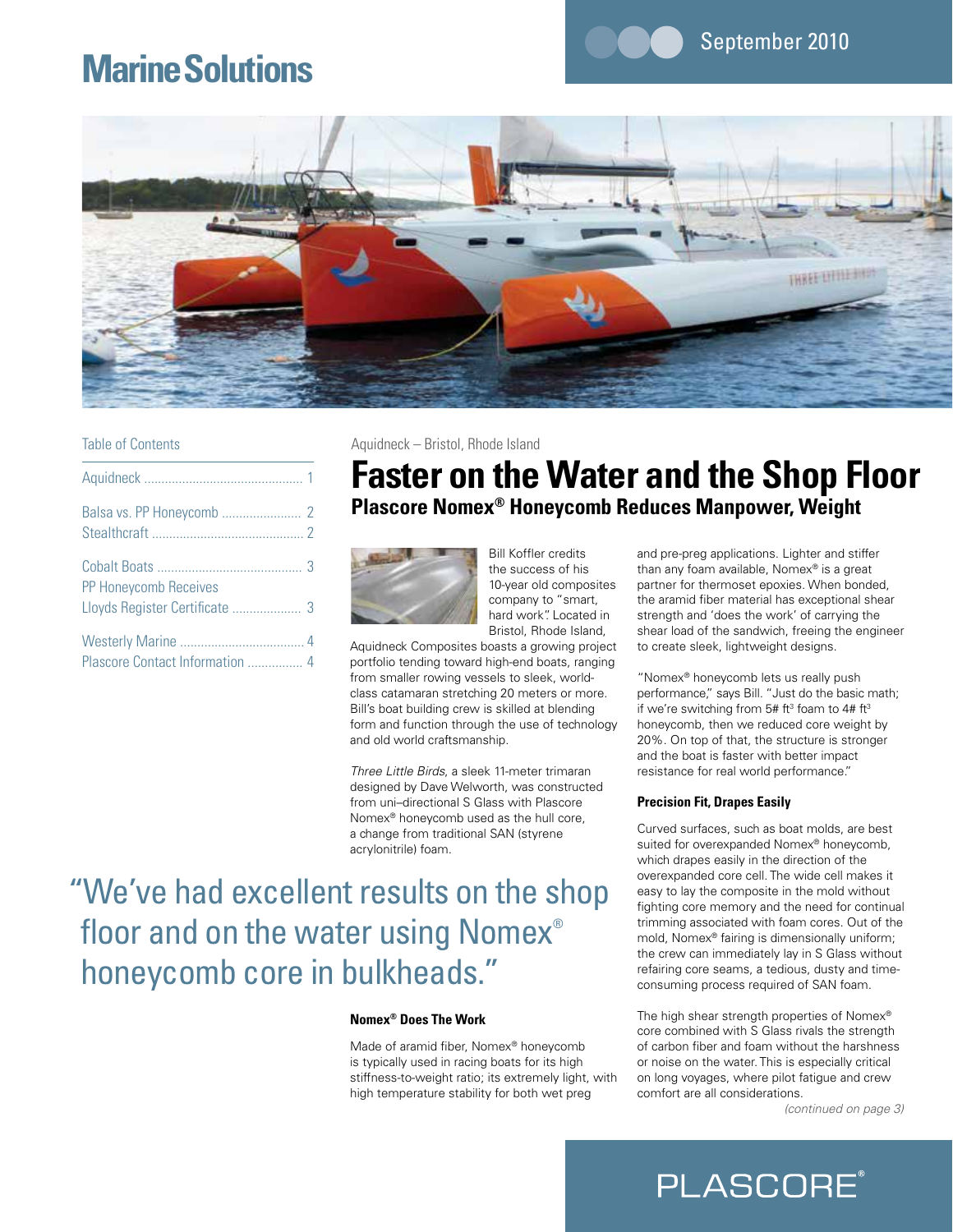## **Balsa vs. PP Honeycomb**

Save Weight and Cost with Plascore PP Honeycomb Infusion Grade

Recent trials at a leading boat manufacturer compared balsa cored sandwich structures in Lite RTM processes for small and medium sized parts to Plascore PP Honecomb – Infusion Grade cored sandwich structures in the same closed molding process. The results showed a comparable flexural rigidity in structural performance along with a 30% weight savings with cost and availability benefits.

The same matched tool and Lite RTM process was utilized to build up  $\frac{7}{8}$ T sandwich panel test coupons with  $\frac{1}{32}$ "T gel coated finish both sides for both core materials.

■ SAMPLE #1: 1/2"T, 6.2 pcf **Balsa**<br>(typical Shear properties; Strength 260 psi, Modulus 15.3 ksi) .155"T Glass and polyester resin matrix both sides SAMPLE #2:  $\frac{5}{8}$ "T, 5.0 pcf Plascore PP Honeycomb

(typical Shear properties; Shear 85 psi, Modulus 2.2 ksi) .08"T Glass and polyester resin matrix both sides



Tested per ASTM C393 - Flexural Beam Test, 1/4pt, 4pt, 20" span

### **How much performance does your sandwich structure need for moderate unsupported spans?**

In many cases a sandwich structure's main contributor of flexural rigidity comes from bending. This bending resistance is contributed from the laminate schedule and how far apart those two stress skins are from each other or the overall panel thickness. Though important, but to a lesser degree, the shear component of flexural rigidity is contributed by the cores shear resistance. Finding the right combination of laminate schedule, overall panel thickness and core properties can save you weight and money, while still meeting your application performance requirements.



## Stealthcraft – Baldwin, Michigan **Drifting Away from Balsa**

Lightweight Stealthcraft drift and jet boats are made to draw very little water, motor well, be fast under oar, offer a ton of storage and are cool boats to own. Each hull combines the extreme toughness of Kevlar®, the lasting strength of epoxy, the lightweight strength and sound deadening properties of Plascore PP Honeycomb and the slipperiness of an ultra-high molecular weight Duraslick bottom.

"One of the key elements of PP Honeycomb core is that it does not absorb water," says owner and designer Mike Batcke. "If a normal gel coat is compromised, that scratch or ding will suck outside water into balsa, making much heavier and leading to eventually failure. Not so with PP Honeycomb."

Stealthcraft Boats has grown to offer 10 different models, ranging in size from 12' to 20'. The larger engines make quick work of getting to your favorite spot in the river (or bringing home the catch). The additional weight of the larger outboards is another reason why Mike uses PP Honeycomb.



"In any boat design you can get rigidity and toughness with thickness, but that means weight. That's why we use PP Honeycomb core to allow for

more thickness without extra weight."

Prior to assuming the helm at Stealthcraft, Mike was an engineer with several major yacht and sport boat manufacturers, where he grew accustomed to specifying PP Honeycomb to strengthen decks and hulls. Today, as a consulting designer, Mike always specifies Plascore PP Honeycomb wherever lightweight, high shear strength is required.

"If you're using balsa, especially below the waterline, you need to rethink your specifications. I've worked PP honeycomb for many years; it's easy to work with, especially scored, and gives you excellent results. I highly recommend it," continues Mike. "We don't need a bunch of stringers and supports, just the core. Plascore provides us with oversized sheets to help in our production. That makes our job easier, plus it surpasses any other material-design combination. The boat drifts right and holds a lot of gear; there's not a lot of fasteners throughout the bottom."

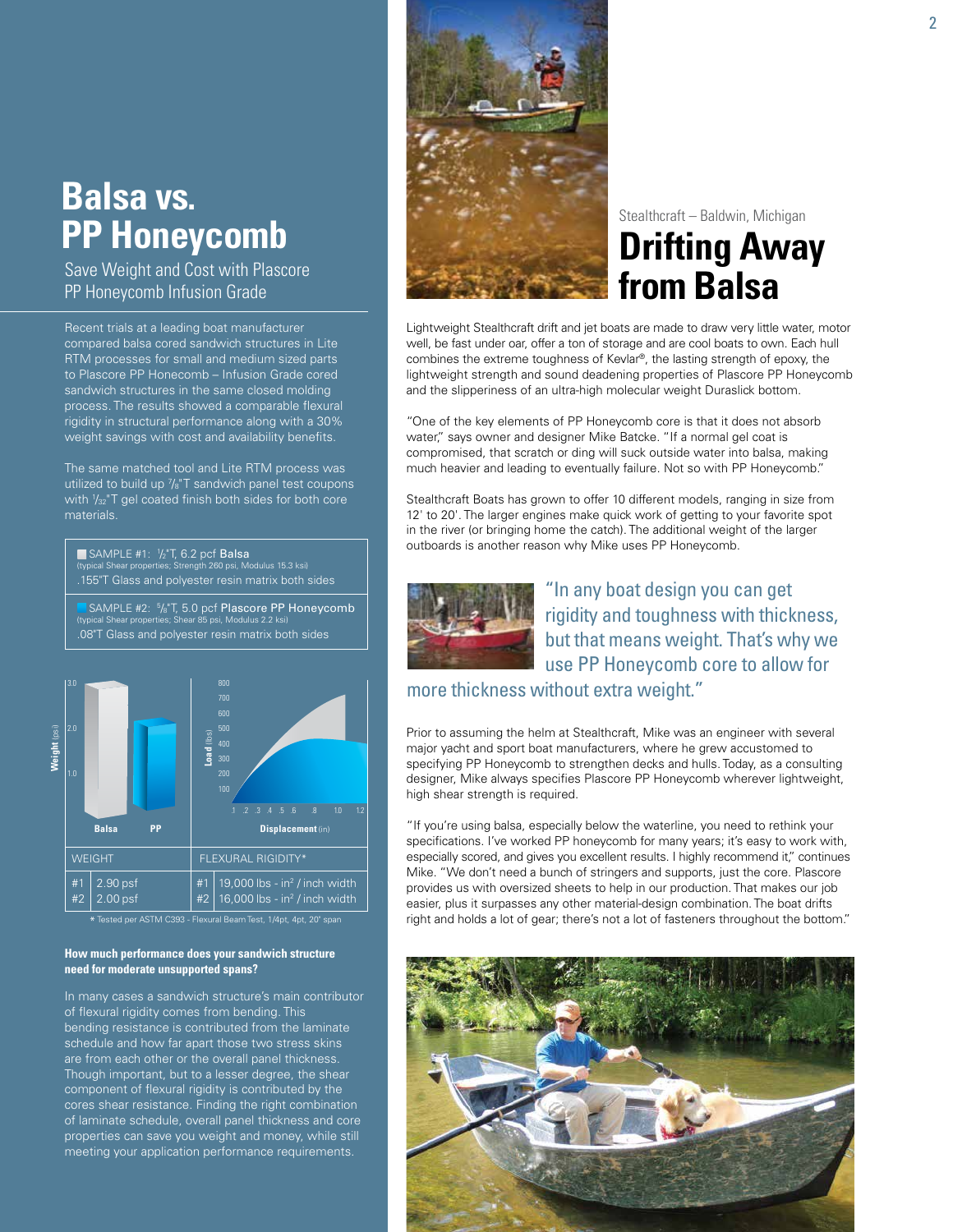

Cobalt Boats – Neodesha, Kansas

# **At the Core of Cobalt A25 Innovative Swim Platform**



Among the growing portfolio of marine customers, Cobalt Boats was an early proponent of PP Honeycomb, a nod to the core's design and manufacturing quality as being consistent with Cobalt's mission to build world-class performance boats. Cobalt is known for their tireless efforts in

creating the most innovative, well engineered and best performing boats imaginable. By arousing the passions of boat owners, Cobalt has carved a distinctive and enviable niche in the performance boat market. While the Cobalt-Plascore relationship began many years ago, and includes PP Honeycomb in hulls, decks, and components, Cobalt's latest innovation exemplifies the value PP Honeycomb brings to product design. With the introduction of the first model in its new "A" line, Cobalt Boats has returned to its marine design roots with fundamental enhancements of the boating experience in the traditional "extended running surface." Cobalt has emphasized the depth of "genuine innovation" on the A25, going well beyond window dressing to offering specific new ideas for making boating more enjoyable.

Incorporating technologies learned in building Cobalt yachts, the A25 presents a profile never before seen in its class. The hull's shape requires a five-piece mold,



*PP Honeycomb and materials are fitted for Lite RTM.*

a no-shortcuts exercise in hand craftsmanship. Because of new structural design mandated by the A25's optional deployable swim step, the running surface is more that of a 27-footer, with reduced bowrise upon acceleration, more stability in turns, and even offers more comfort at cruise for all aboard.

Plascore and its PP Honeycomb has provided Cobalt engineers with a core solution for one of the most intriguing and eye-appealing aspects of the new A25. A quantum leap in safety and convenience in a runabout, the A25's swim platform stretches an extravagant 39 inches aft and the optional step deploys 10 inches below the water's surface for easy entry to and from the water. While certainly not

intended to be an elevator, the step will support a full ton of weight in any position up or down, thanks to oversized hydraulics, in fact, the same type of cylinder used to raise and lower the outdrive.

Plascore's new PP Honeycomb – Infusion Grade has helped eliminate unwanted exotherms during infusion, reduced product weight and scrap material while also improving overall strength. PP Honeycomb totally eliminated the need for the stainless tubing support and allows the part to be produced using L-RTM instead bagging. PP Honeycomb – Infusion Grade is designed specifically for Light RTM and Vacuum Infusion closed molding, which eliminates VOC emissions and can produce higher quality parts with closer tolerances.

As an ABA Supplier of Choice, Plascore provides technical assistance, prototyping, testing, customer-specific sheet dimension and value-added fabrication. Unlike other honeycomb core suppliers, Plascore retains total control over PP Honeycomb manufacturing and distribution, including a dedicated production facility and IS0-9001: 2008 certification. As a result, Plascore PP Honeycomb is gaining preference as a superior alternative — in performance and quality — to balsa, foam and off-branded honeycomb. In short, world-class quality for world-class boats.

### PP Honeycomb Receives Lloyds Register Certificate of Approval



Plascore PP Honeycomb has received a Lloyds Register Certificate of Approval of a Core Material. Lloyds Register Approval provides verification of a product

considered acceptable for use in constructions built under Lloyds' Register's survey and helps ensure an appropriate level of product performance. The approval is recognized and valued in marine, offshore and other composite sandwich applications.

### Faster on the Water and the Shop Floor (cont.)



ACC wet preg process saturates the glass fiber while eliminating resin-rich voids that add unnecessary weight. The pattern-cut Nomex® honeycomb is placed on the glass and

allowed to settle before being vacuum bagged into plastic. The composite lays down in the mold, easily forming to the tool without the excessive trimming often required to fit foam. This one-step process requires less energy with more dimensional uniformity.

"The thermal formed core process is never exact. You might be working with four or five pieces to refit into the mold, each piece with a memory and awkward fit needing correction before vacuum bagging. With wet preg Nomex®, we take advantage of more controlled fabric to resin ratio and predictable resin binding. When we router cut the Nomex®, we cut the sheets to the exact pattern. Done." says Bill.

### **The Big Payoff**

While Nomex® honeycomb commands a higher material cost compared to foam, that cost is more than recouped in labor savings.

"Nomex® allows us to take advantage of router cutting to the exact dimension and eliminate all the hand trimming, refairing and reworking associated with thermoforming foam," continued Bill, "We've gone from 8 to 12 seven man days down to one seven man day. That's a huge savings and much better utilization of our plant and labor. What's more, we produce a composite that doesn't have the thermal dimensional issues of foam. We mitigate the risk of print-through from the sun, and the ride is much smoother. It's win/win."

"It's simple, really, " says Bill. "If a composite of Nomex® honeycomb core and S Glass yields a better boat in the shop and on the water, what's the debate?"